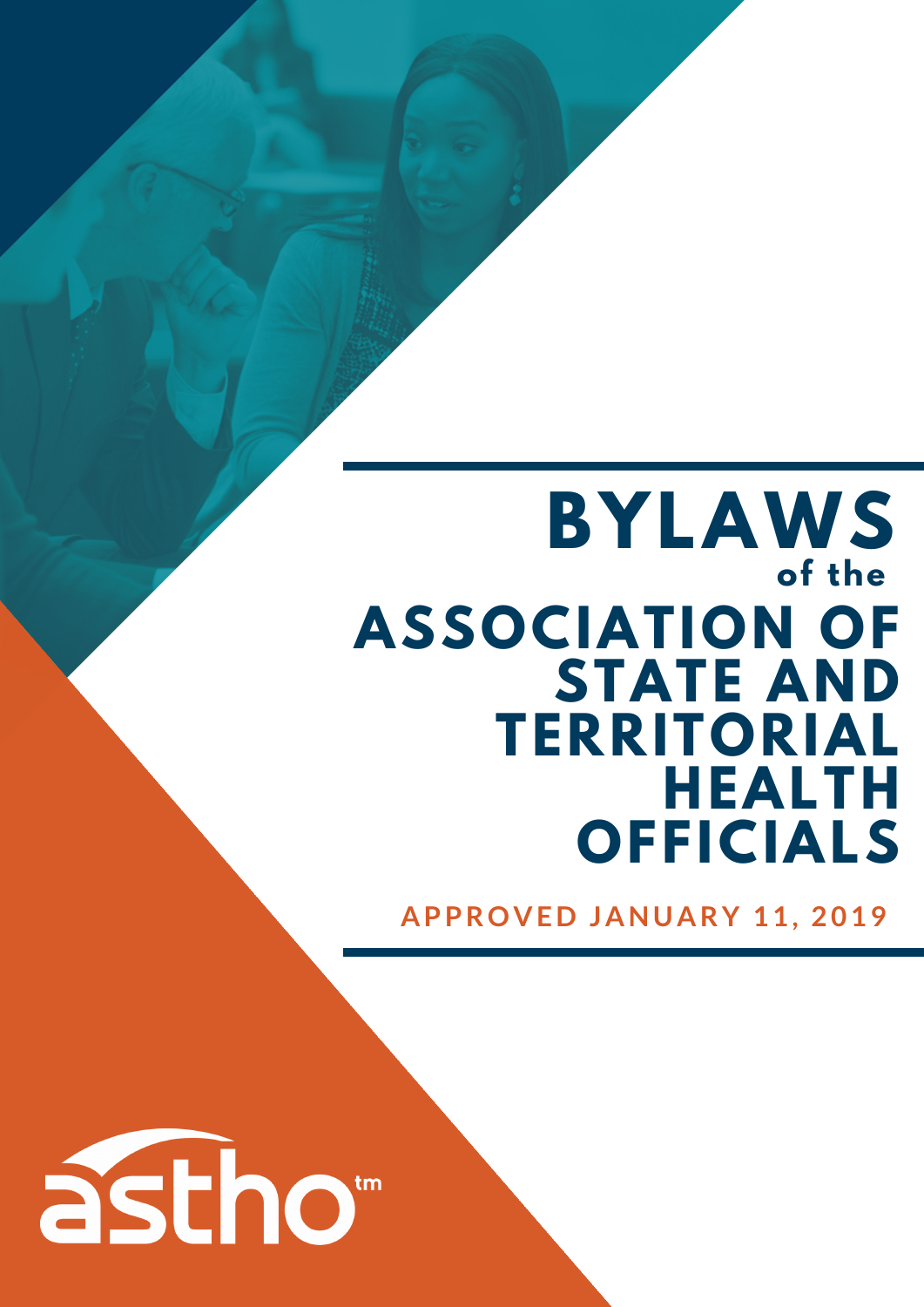

# TABLE OF CONTENTS

| <b>CHAPTER</b>                            | <b>PAGE</b>             |
|-------------------------------------------|-------------------------|
| Chapter I: General                        | $\mathbf{1}$            |
| Chapter II: Purpose                       | $\overline{2}$          |
| Chapter III: Membership                   | 3                       |
| Chapter IV: Assembly of Members           | $\overline{\mathbf{4}}$ |
| Chapter V: Officers                       | 6                       |
| Chapter VI: Board of Directors            | 10                      |
| Chapter VII: Executive Committee          | 14                      |
| <b>Chapter VIII: Advisory Committees</b>  | 15                      |
| Chapter IX: Affiliated Organizations      | 16                      |
| Chapter X: Dues                           | 16                      |
| Chapter XI: Amendments                    | 16                      |
| <b>Chapter XII: Dissolution</b>           | 16                      |
| Chapter XIII: Limitation of Liability     | 17                      |
| Chapter XIV: Indemnification              | 17                      |
| Chapter XV: Employees and Contractors     | 17                      |
| Chapter XVI: Compensation                 | 18                      |
| Chapter XVII: Conflict of Interest Policy | 18                      |
| Chapter XVIII: Books and Records          | 18                      |
| <b>Chapter XIX: Funds and Securities</b>  | 18                      |
| Chapter XX: Fiscal Year                   | 19                      |
| Chapter XXI: Governing Law                | 19                      |
| Chapter XXII: Severability                | 19                      |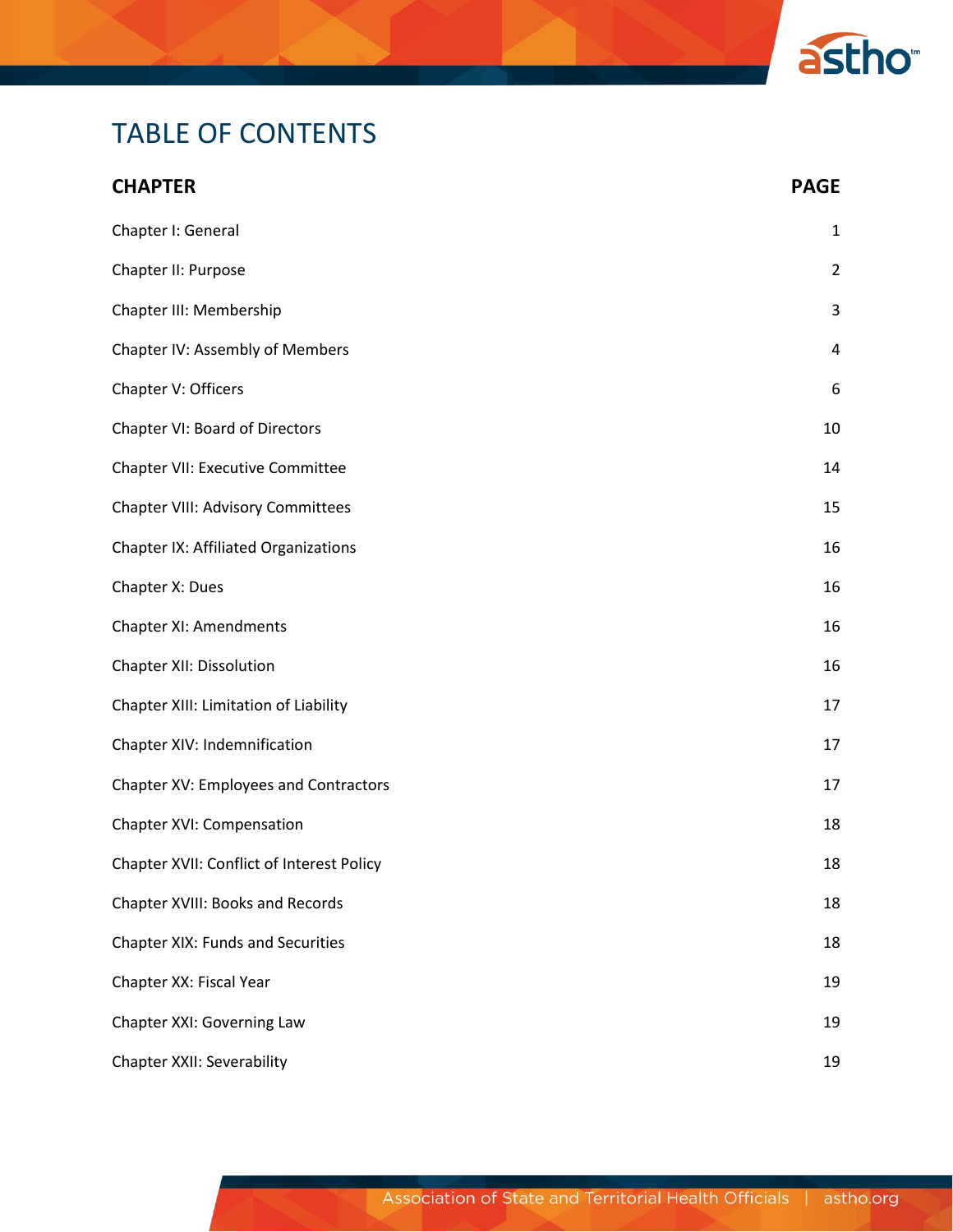#### **Bylaws of the Association of State and Territorial Health Officials**

## **Approved by ASTHO Board of Directors: December 5, 2018 Approved by ASTHO Membership: January 11, 2019**

# **Chapter I General**

A. Name. The name of this organization shall be the Association of State and Territorial Health Officials, hereinafter referred to as "the Association," "this Association," or "ASTHO."

B. Definitions. As used herein, the terms "Assembly of Members," "Board of Directors," "Executive Committee," and the references to "Officers," "Committees," and "Members," unless stated otherwise, shall be as defined in these Bylaws. When necessary or appropriate to the meaning, words of gender shall be neutral and use "person" instead of gender specific terms.

1. The term "S/THO" used in this document shall refer to the "State or Territorial Health Official" who is the appointed leader of a state or territorial health agency.

2. The term "territorial" when used in this document shall include the Pacific Freely Associated States (Republic of the Marshall Islands, the Federated States of Micronesia, and the Republic of Palau) and United States Territories (American Samoa, District of Columbia, Guam, Commonwealth of the Northern Mariana Islands, Puerto Rico, United States Virgin Islands).

3. The term "Member" when used in this document refers to the S/THO or a full-time employee of the state or territorial health agency appointed by the S/THO to represent the state or territorial health agency in all ASTHO matters.

4. The term "Alumni Member" when used in this document refers to any person who previously served as a S/THO or the S/THO designee to ASTHO and who is no longer serving as S/THO or their designee to ASTHO.

5. The term "Senior Deputy" when used in this document refers to any person who is not the S/THO and serves on the leadership or management team of a state or territorial health agency and is designated by the S/THO of their agency as its "Senior Deputy."

6. The "Assembly of Members" or "Assembly" when used in this document refers to the policy-making body of the corporation as described in Chapter IV below.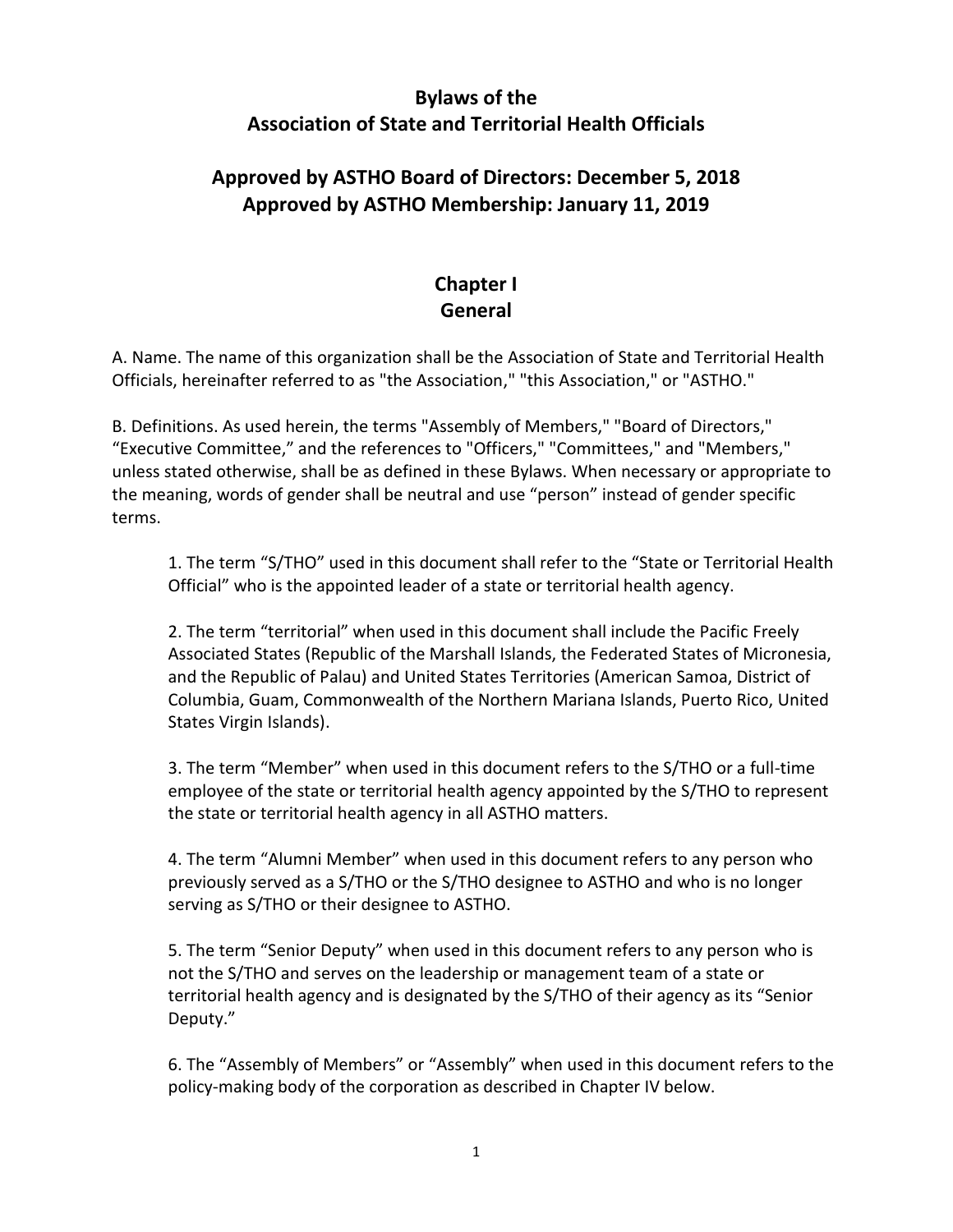C. Incorporation: ASTHO's place of incorporation shall be in the District of Columbia.

## **Chapter II Purpose**

A. The Association is a District of Columbia nonprofit corporation that is organized exclusively for scientific, charitable, and/or educational purposes within the meaning of Section 501(c)(3) of the Internal Revenue Code of 1986.

B. The purpose of this Association is to formulate and influence the establishment of sound public health policy and to assist and serve state and territorial health agencies in the development and implementation of programs and policies for the public's health and the prevention of injury and disease. To this end, the Association shall provide a forum through which Members may:

1. Collectively lead the development of sound national public health policy and assist and serve Members in the implementation of programs and policies for the public's health and the prevention of disease at the state and territorial levels.

2. Represent and advocate for the interests and concerns of state and territorial health agencies and the Association's affiliated organizations before the U.S. Congress and federal executive branch agencies.

3. Promote the development and sharing of information and public health practice expertise among Members.

4. Serve as a source of professional education, training, and fellowship for Members to support excellence in public health practice.

5. Serve as a source of professional development for S/THOs, senior managers, and others engaged in the work of state and territorial health agencies.

6. Actively engage in research activities and publications that promote the advancement of public health practice among Members and their agencies.

7. Support continuous improvement of the operation of state and territorial health agencies.

C. From time to time, the Association shall author and disseminate Policy Statements and/or white papers or other expert briefs on significant issues pertaining to the public's health and well-being or other matters of importance to the Association and its Members.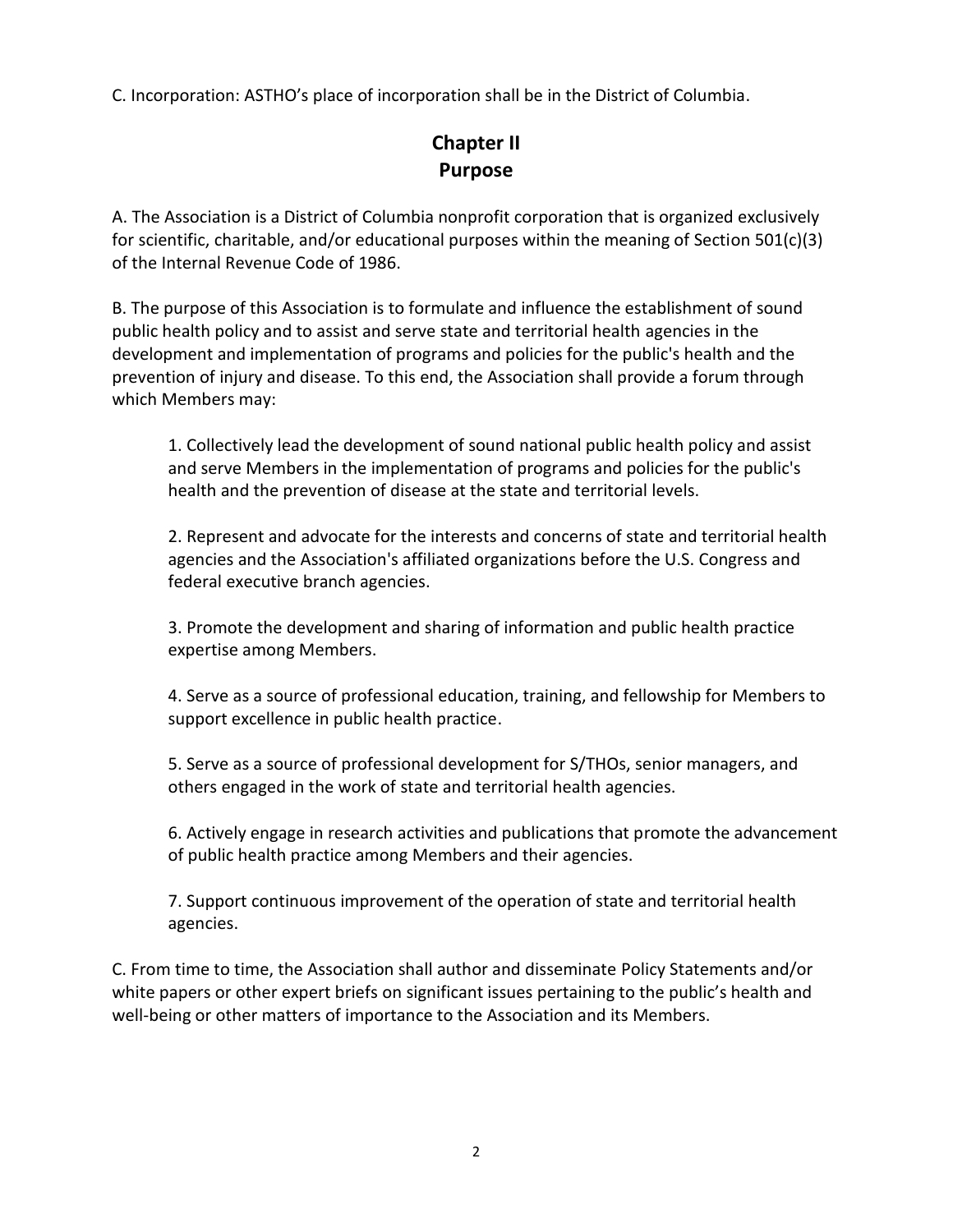#### **Chapter III Membership**

A. Membership. The Association's membership shall be state and territorial health agencies represented by the appointed leader of each of these agencies (S/THOs), former leaders of state and territorial health agencies (Alumni), and key leadership staff of state and territorial health agencies as designated by the S/THOs including key management officials and personnel.

B. Voting Membership Status. A voting Member of the Association shall be the S/THO or their designated representative. Voting Members shall be entitled to vote on all matters coming before the Association, unless the S/THO's agency has not paid dues to the Association for the previous dues year. The dues year shall be July 1 to June 30.

C. Reinstatement of Membership. The S/THO who has not paid dues to the Association for the previous dues year shall be denied the privilege of voting unless the S/THO petitions the Board of Directors for reinstatement of voting privileges in writing and in advance of a meeting at which action may be taken and the Board of Directors grants such request at its sole and absolute discretion.

D. Disqualification of Membership. A state or territorial health agency that has not paid dues to the Association for two (2) or more consecutive dues years shall be disqualified from membership. Membership may be reinstated by payment of all delinquent dues or by action of the Board of Directors.

E. Termination of Membership. The Board of Directors may, by the affirmative vote of a majority of the Directors present at a meeting of the Board of Directors at which a quorum is present, terminate a Member's membership for cause after an appropriate hearing for which the Member will be given reasonable notice. Grounds constituting "cause" shall be determined by the Board of Directors in its sole discretion. Membership in the Association also may be terminated by the death of a Member, by the timely (as determined by the Board of Directors) submission of written notice of membership resignation, or by the failure of a Member to continue to satisfy the relevant membership requirements. However, termination of membership shall not extinguish such Members' financial obligations, if any, as described elsewhere in the Association's Bylaws and associated policies.

F. Alumni Membership Status. Former S/THO Members (Alumni) may qualify for individual atlarge membership status and may continue their affiliation with ASTHO. Such individuals achieve individual membership status in good standing upon payment of annual dues established by the Board of Directors. Alumni shall not be eligible to hold ASTHO officer positions or vote on matters before the Association, but may otherwise participate in all other ASTHO activities including as members of the ASTHO Alumni Society.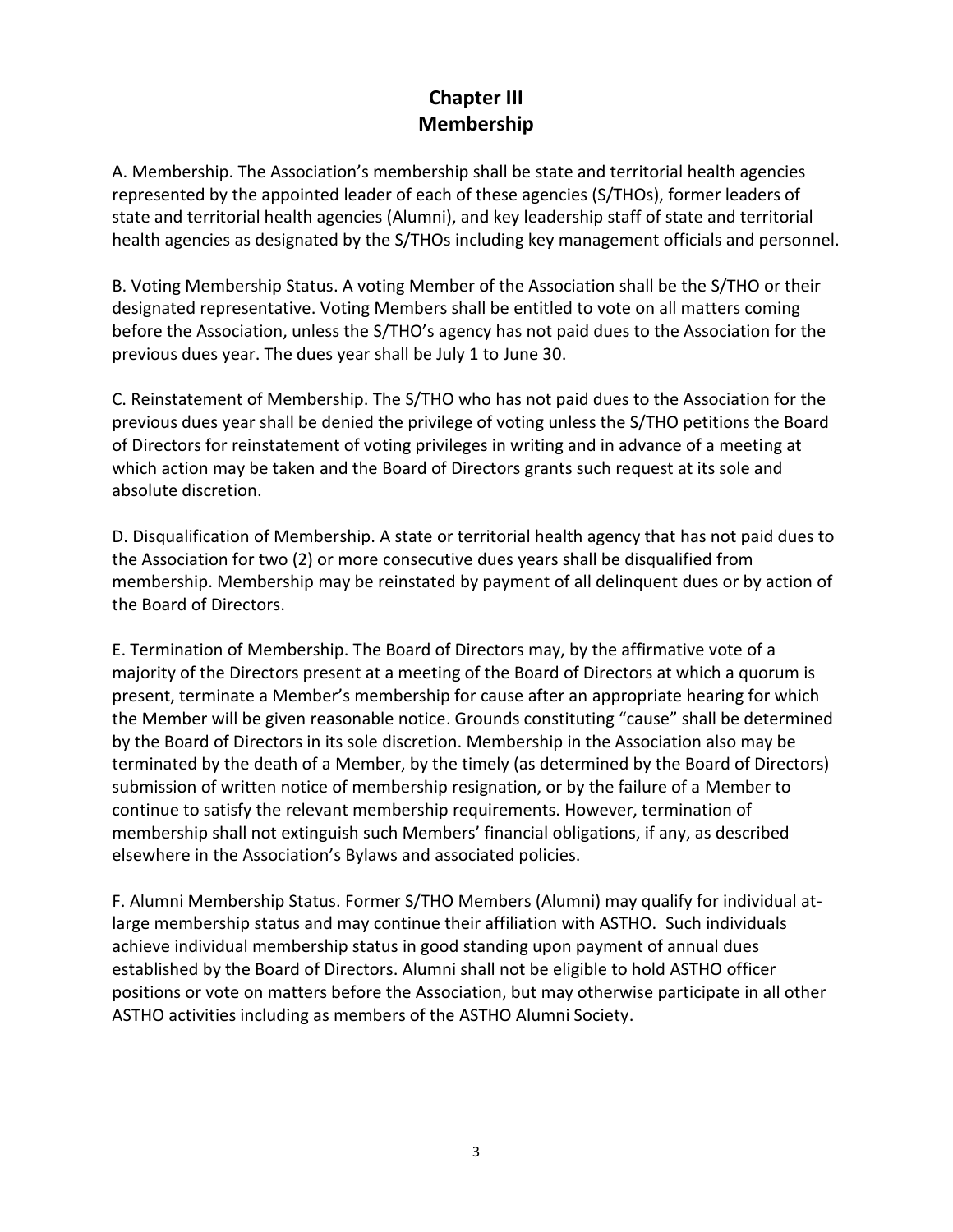#### **Chapter IV Assembly of Members**

A. Purpose. The Assembly of Members (Assembly) shall serve as the policy making body of the Association.

B. Composition. The Assembly shall consist of all eligible voting Members of the Association, as provided in these Bylaws.

C. Powers and Duties. The Assembly:

1. Shall elect the Association's Officers annually.

2. Shall periodically review the Association's priorities and strategic plan.

3. Shall approve Policy Statement Proposals.

4. Shall review the actions and recommendations of the Board of Directors, standing or special Committees, or affiliated organizations at least once annually.

5. Shall reserve the right to call a special meeting (Chapter IV, Section D, Item 3) to consider any matter of Association business.

#### D. Meetings.

1. Annual Meeting. There shall be an annual meeting of the Assembly at a place and time determined by the ASTHO Board of Directors.

2. Interim Meeting. An interim meeting of the Assembly may be called at the discretion of the ASTHO Board of Directors.

3. Special Meetings. Upon petition of at least six (6) Members, or of at least three (3) Members with the approval of the Board of Directors, the President shall, within a reasonable period of time, not to exceed thirty (30) calendar days, convene a special meeting of the Assembly for the purpose described in the Members' petition. Alternatively, upon such petition, the President may convene a special telephonic/conference call meeting of the Assembly for the purpose described in the Members' petition, with at least seventy-two (72) hours advance notice to the Members.

4. Executive Sessions. The Board of Directors may call executive sessions of the Assembly as it deems necessary at any regular, interim, or special meeting, including any special telephonic conference call meeting, of the Assembly. Only Members or their designated representatives may attend such executive sessions except that other persons may be invited to attend with the approval of a majority of the Assembly.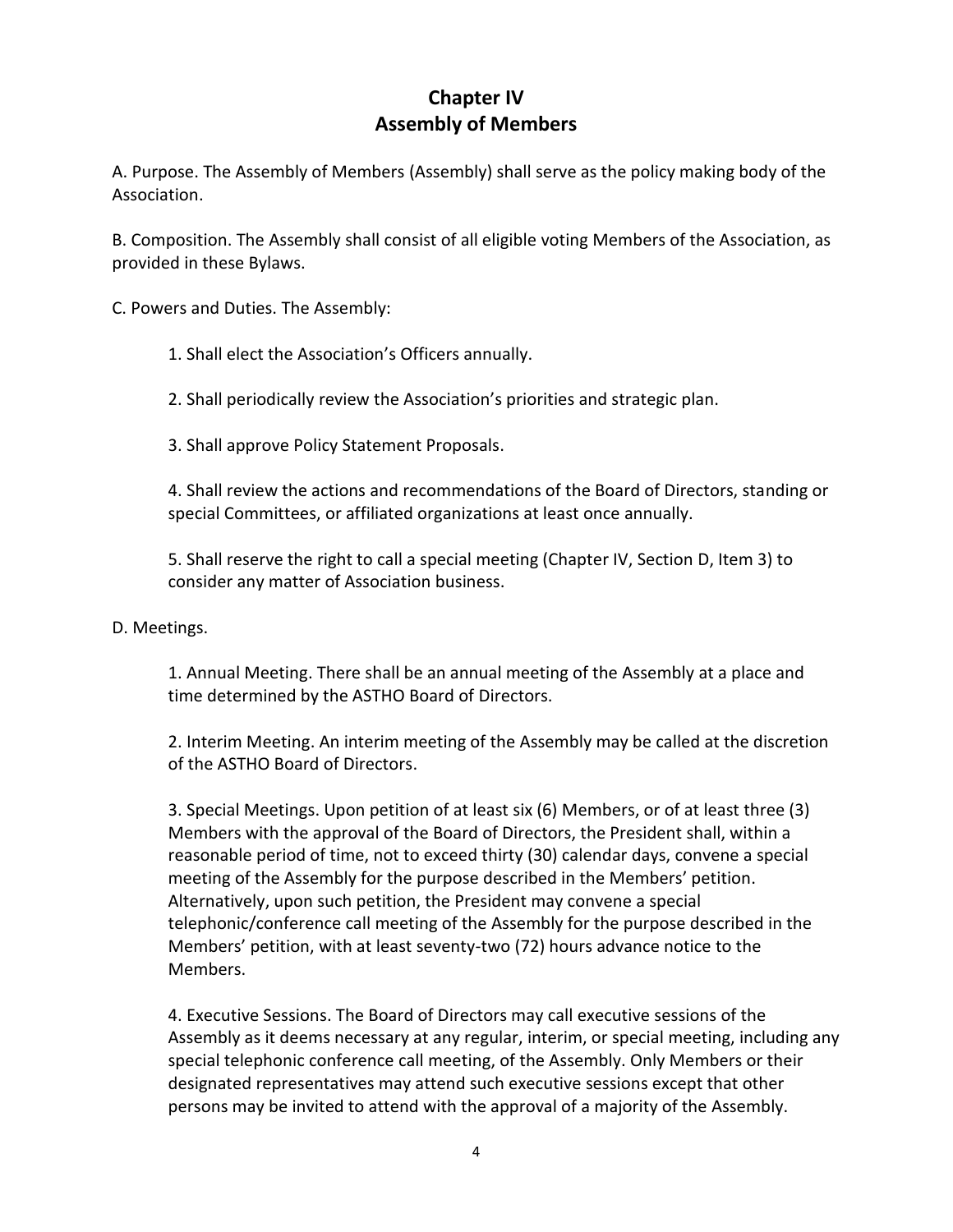E. Manner of Acting at Meetings. Where and in the manner authorized by the Board of Directors, any action that may be or is required to be taken at an Assembly meeting may be conducted by U.S. mail ballot, fax ballot, electronic mail ballot, or any other method of voting provided for by District of Columbia law. Such voting shall be subject to the same quorum and notice requirements as a meeting held in person.

F. Meeting by Internet or Other Electronic Means. Where and in the manner authorized by the Board of Directors and to the extent permitted by District of Columbia law, any meeting of the voting Members may be held by means of the Internet or any other means of electronic communication by which all persons participating are able to read or hear the proceedings, vote on matters submitted to the Members, and otherwise fully participate in the meeting. Such participation shall constitute presence at the meeting.

G. Action Without a Meeting. Any action that may be or is required to be taken at a meeting of the voting Members may be voted on and taken without a meeting if a consent in writing, setting forth the action taken, is signed by all the voting Members entitled to vote on the matter.

H. Notice of Meetings. Unless otherwise provided in another section of this Chapter, notice of any meeting of the voting membership shall be received by each Member by mail, overnight courier, telecopier, electronic mail, or other mode of written transmittal, not less than 10 calendar days before the date set for such a meeting, and must include the time, date, and place of such meeting. Notices for special meetings and executive sessions must also include the purpose of the meeting. Members may waive notice of any meeting before, at, or after such meeting.

I. Special Committees. The Assembly, or ad interim the Board of Directors, may establish such special committees as are deemed necessary to consider subjects as may be assigned and to report thereon to the Assembly at the next following annual meeting. Such committees will operate in an advisory capacity only and shall not exercise the powers and authority of the Board of Directors.

#### J. Standing Rules.

1. Voting Rights. Each voting Member shall be entitled to one vote on all matters coming before the Assembly.

2. Designated Representatives. Any voting Member unavoidably absent may designate, by written proxy appointment, a designated representative to attend, speak and vote for that Member at any meeting of the Assembly. Such designated representative shall be an official in or leader of the voting Member's state or territorial public health agency.

3. Additional Proxy Rights.

a. Any Member unavoidably absent and not represented as provided in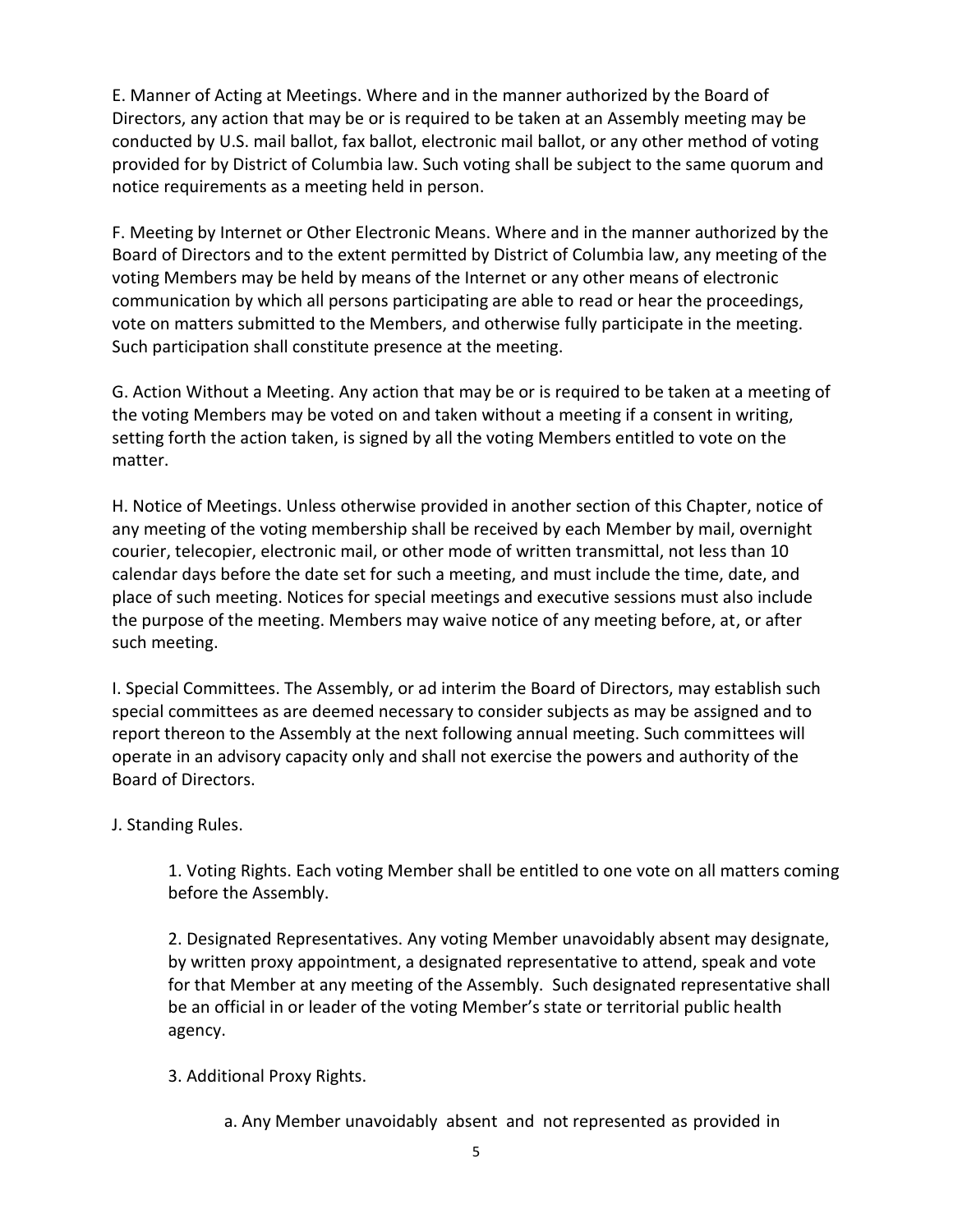Section J.2 above, may give limited or unlimited proxy to any other voting Member of that Member's choosing to vote on any and all questions only before a meeting of the Assembly.

b. Any voting Member unavoidably absent during the Assembly meeting may give limited or unlimited proxy to any other voting Member of that Member's choosing for purposes of participation and voting at a meeting or meetings, other than a full meeting of the Assembly or of the Board of Directors, for an amount of time not to exceed eleven months, unless a longer period, which may not exceed three (3) years, is expressly provided in the written proxy appointment.

K. Quorum and Voting Requirements. A quorum of the Assembly shall consist of not less than twenty-five (25) voting Members and/or their duly designated representatives for the transaction of business. The act of a majority of the voting Members present at a meeting at which a quorum is present shall be the act of the voting membership.

L. Consideration of Policy Statement Proposals. Individual ASTHO Members, ASTHO Committees, the ASTHO Board of Directors, or the ASTHO Assembly of Members may propose the development of an ASTHO Policy Statement.

A minimum of 35 ASTHO Members must vote affirmatively to proceed with complete development of a Policy Statement. Upon approval by the Assembly of Members, development of a complete Policy Statement shall proceed according to ASTHO's Policy Statement and Development Process.

M. Minutes and Parliamentary Procedure. Minutes of each Assembly meeting shall be recorded or shall cause to be recorded by the Secretary-Treasurer. The rules contained in the most recent edition of Robert's Rules of Order shall govern the deliberations of the Assembly in all cases in which they are applicable and not in conflict with these Bylaws, ASTHO's Articles of Incorporation, or District of Columbia law.

#### **Chapter V Officers**

A. Elected and Appointed Officers. The President, President-Elect, Immediate Past President, Past President, and Secretary-Treasurer shall be the elected Officers of the Association. The Chief Executive Officer shall be an appointed Officer. The offices of President and Secretary-Treasurer may not be held by the same person.

B. Nomination and Election of Officers. The Nominations-Awards-Membership Committee shall submit at least one nominee, solicited from the Assembly, for each elected office of the Association that will fall vacant at the annual meeting of the Assembly. All nominated Members who agree to serve will be placed on the ballot. The election shall be by secret ballot of the Members, in advance of the annual meeting. The office will be filled by the nominee who receives the most votes of any nominee. Election results will be announced, and the new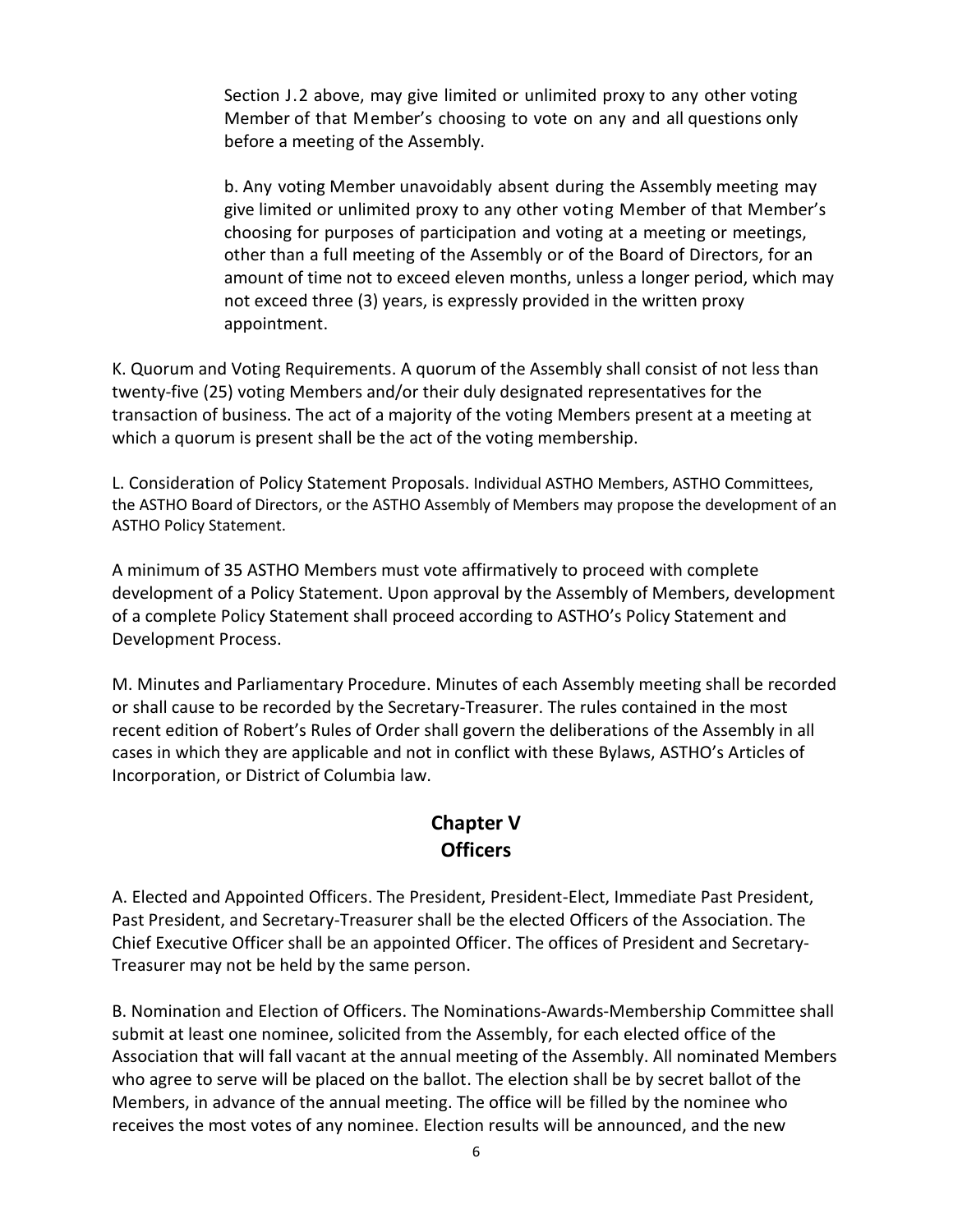officers presented, at the annual meeting of the Assembly. The Board of Directors shall settle any ties. Should there be a Board member who is a nominee for office, that Board member shall be recused from any Board activities related to settling the tied vote.

C. Qualifications for Elected Officers. As referenced in Chapter V, Section B of these Bylaws, only Members of the Assembly are eligible for election as Officers.

D. Duties of Elected Officers.

1. President. It shall be the duty of the President:

a. To serve as an official representative of this Association in its contacts with governmental, and other public and private agencies for the purpose of advancing the objectives and policies of this Association.

b. To preside at meetings of the Assembly and to be Chair of and preside at meetings of the Board of Directors and the Executive Committee.

c. To make appointments and fill vacancies as provided in these Bylaws.

d. To perform all other duties incident to the office of President and such other duties as are provided in these Bylaws and as may be prescribed by the Board of Directors from time to time.

e. The President shall have the authority to sign any contracts, deeds, mortgages, and/or other instruments which the Board of Directors has authorized to be executed, except in cases where the signing and execution of such instrument is expressly delegated by the Board of Directors, these Bylaws, or by law to some other officer or agent of the Association.

f. To serve as a member of the Executive Committee.

g. The President shall serve a one-year term.

2. President-Elect. It shall be the duty of the President-Elect:

- a. To assist the President as requested.
- b. To serve as a member of the Board of Directors.

c. To preside at meetings in the absence of the President.

d. To succeed to the office of President as provided in these Bylaws.

e. To perform such other duties as are provided in these Bylaws.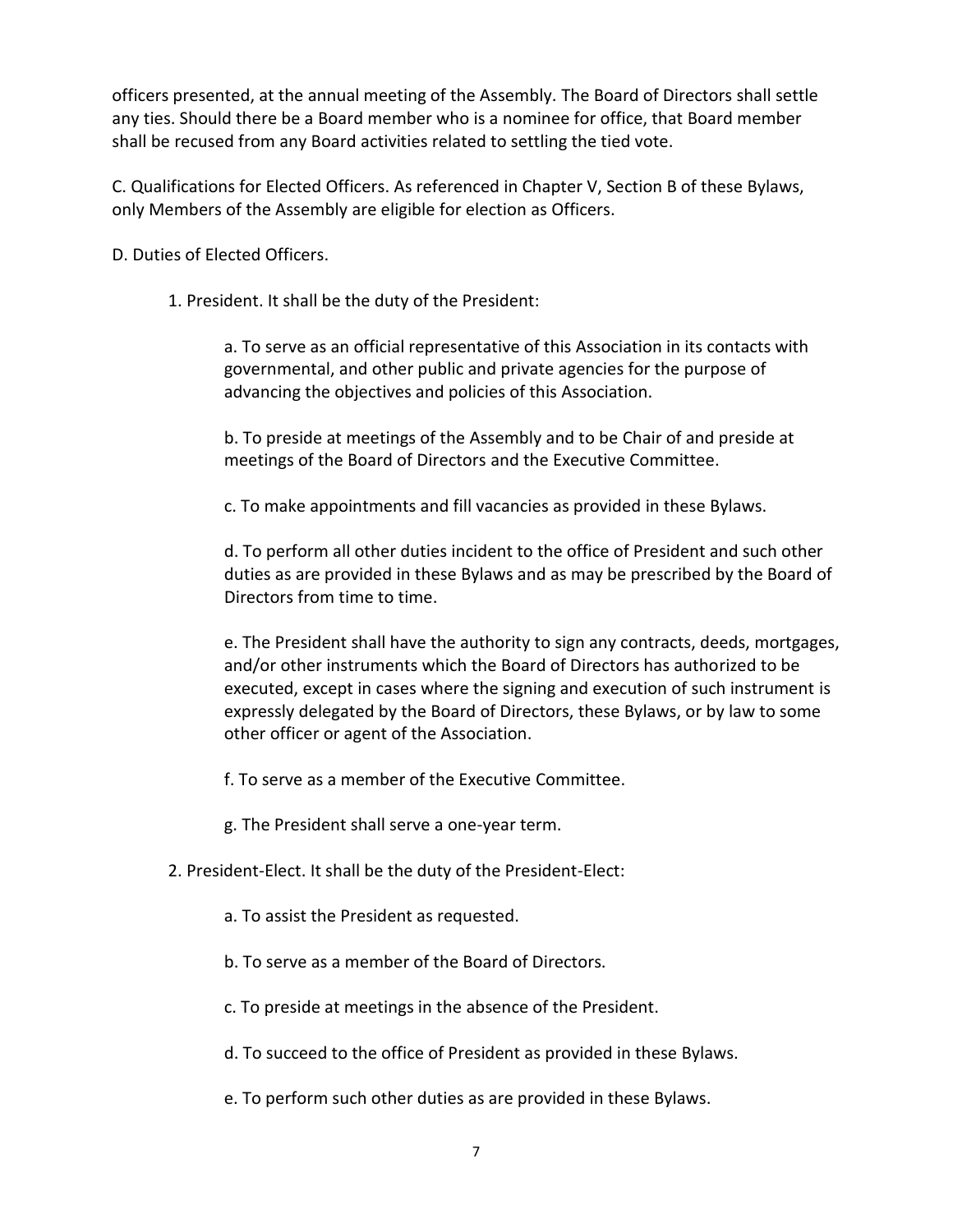f. The President-Elect shall chair the Leadership Development and Education Committee.

- g. To serve as a member of the Executive Committee.
- h. The President-Elect shall serve a one-year term.
- 3. Immediate Past President. It shall be the duty of the Immediate Past President:
	- a. To assist the President as requested.
	- b. To serve as a member of the Board of Directors.

c. The Immediate Past President shall chair the Government Relations Committee.

d. To serve as a member of the Executive Committee.

- e. The Immediate Past-President shall serve a one-year term.
- 4. Past President. It shall be the duty of the Past President:
	- a. To assist the President as requested.
	- b. To serve as a member of the Board of Directors.
	- c. The Past-President shall chair the Nominations-Awards-Membership Committee.
	- d. To serve as a member of the Executive Committee.
	- e. The Past President shall serve a one-year term.
- 5. Secretary-Treasurer. It shall be the duty of the Secretary-Treasurer:

a. To oversee receipt of and be the official custodian of the funds of the Association under the direction of the Board of Directors.

b. To record, shall cause to be recorded, or provide for the recording of, the minutes of all meetings of the membership and Board of Directors; and maintain such minutes in one or more books provided for such purpose.

c. To see that all notices are duly given in accordance with the provisions of these Bylaws or as required by law.

d. To have charge of the correspondence and keep a record of the acts and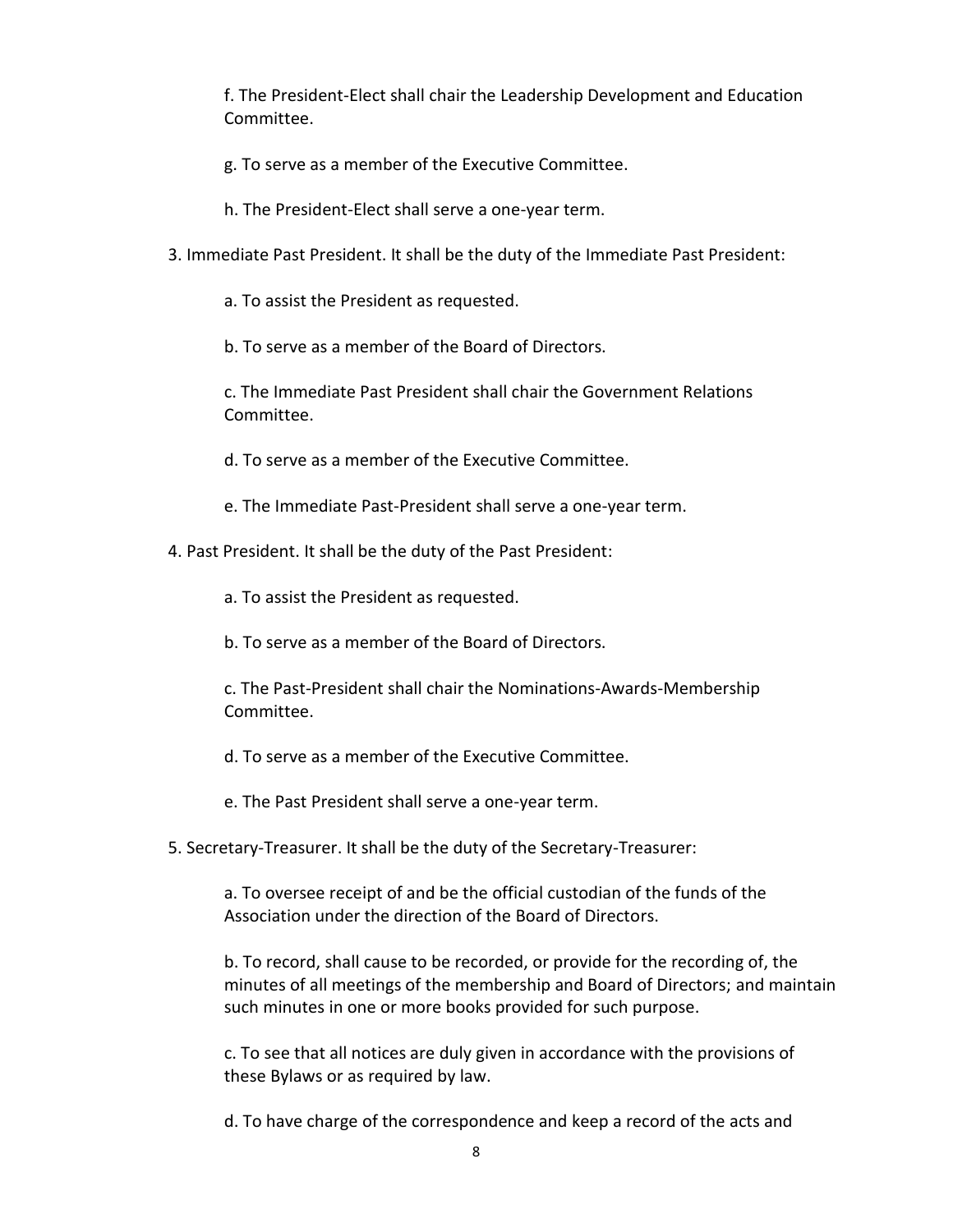proceedings of the Association.

e. To preside at meetings in the absence of the President and President-Elect.

f. To perform the general duties of Secretary and Treasurer and such other duties as are prescribed by the Board of Directors or these Bylaws.

g. The Secretary-Treasurer shall chair the Audit and Finance Committee.

h. To serve as a member of the Executive Committee.

i. The Secretary Treasurer shall serve a two-year term.

6. Chief Executive Officer. The Board of Directors may appoint an Chief Executive Officer for the Association under such terms and conditions as the Board of Directors may prescribe. The Chief Executive Officer shall be a salaried professional employee of the Association reporting to the President and Board of Directors. It shall be the duty of the Chief Executive Officer:

a. To serve as the chief executive and principal operating Officer of the Association.

b. To direct and manage all activities of the Association under the policy guidance of the Board of Directors.

c. To serve as an ex-officio member of the Board of Directors and Executive Committee without vote.

d. To perform such duties as are prescribed by the Board of Directors or these Bylaws.

#### E. Succession.

1. Succession of President. Should the office of President become vacant, the President-Elect shall assume the office of President for the unexpired term and the following term.

2. Succession of President-Elect.

a. Should the office of President-Elect become vacant within the first nine months of their term, a special election will be held to elect a new President-Elect to complete the remainder of the vacated term and the ensuing year as President.

b. If the Office of President-Elect is vacated within the last three months of their term, the office of President-Elect and President shall be filled by election at the next Assembly of Members meeting.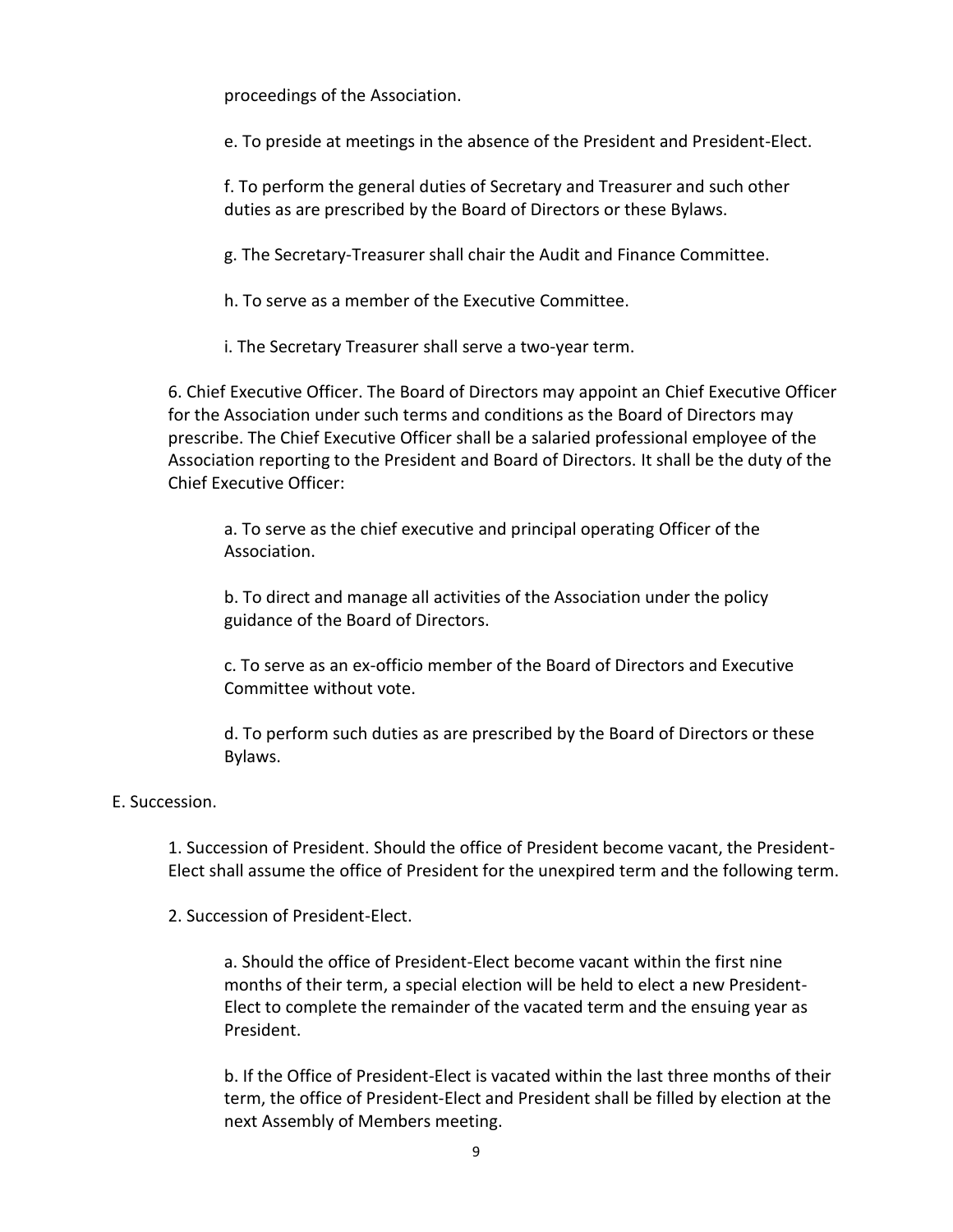c. Should both the offices of President and President-Elect become vacant, the Secretary-Treasurer shall vacate their office and assume the office of President until the next election by the Assembly of Members.

3. Succession of the Secretary-Treasurer. Should the office of Secretary-Treasurer become vacant, the President shall appoint a successor from among the current Regional Representatives to the Board of Directors, who shall serve until the next Assembly of Members meeting at which time the office shall be filled by election.

4. Temporary Appointments. Where a person is unable, unwilling or ineligible to succeed into a vacant office as provided above, or where the Board of Directors determines that a vacant office must be temporarily filled prior to the next Assembly of Members meeting, the Board of Directors may, at its discretion, select one of the Members of the Association to fill the office for the duration of the unexpired term (i.e., until the next Assembly of Members meeting).

F. Succession Appointment for the Immediate Past President or the Past President. In the event that the sitting Immediate Past President or Past President is unable, unwilling, or ineligible to serve, such vacancy may be filled, by appointment of the President, by one of the current Regional Representatives to the Board of Directors or a former President who continues to serve as a S/THO. Should the President appoint a Regional Representative to assume the responsibilities of the position of Immediate Past President or Past President, the Regional Representative so appointed shall also retain his or her position as a Regional Representative to the Board of Directors.

G. Removal or Resignation. Any officer, except for the Chief Executive Officer, may be removed from office at any time by the affirmative vote of a majority of the Directors present at a meeting at which a quorum is present, whenever in their judgment the best interests of the Association would be served by removing such officer. Any officer may resign at any time by giving written notice to the President, Secretary-Treasurer, or the Board of Directors.

#### **Chapter VI Board of Directors**

A. Composition. The Association's board of directors shall be called the Board of Directors and shall consist of no fewer than five (5) and no more than seventeen (17) voting members.

B. Members of the Board of Directors With a Vote. The voting members of the Board of Directors shall include the President, President-Elect, Secretary-Treasurer, the two most recent past Presidents, ten (10) Regional Representatives, one from each of the ten (10) United States Department of Health and Human Services Regions, and two (2) Territorial Representatives, who shall be elected in accordance with these Bylaws.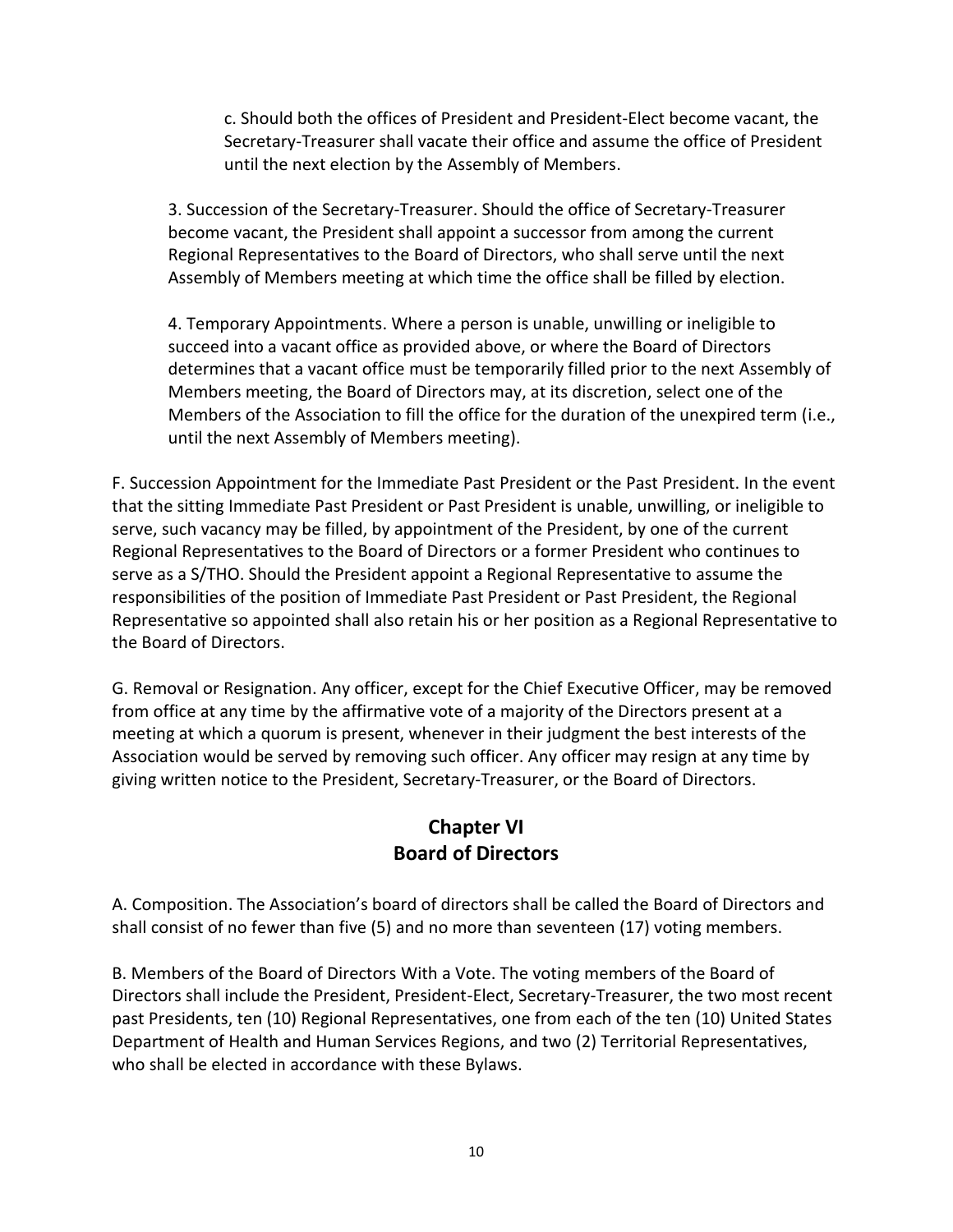C. Members of the Board of Directors Without a Vote. The chairs of the Senior Deputies Committee and the Affiliate Council, an Alumnus or Alumna Member of ASTHO, as well as the Chief Executive Officer of the Association, shall be members of the Board of Directors without vote.

D. Nomination and Election of Regional Representatives. Nominees for Regional Representatives will be made by the Nominations-Awards-Membership Committee after polling the S/THOs in the respective region. All nominated S/THOs who agree to serve will be placed on the ballot. S/THOs in the respective region will then vote to fill the Regional Representative vacancy. In fulfilling their Board of Directors responsibilities, the Regional Representatives will be expected to share the perspective of the S/THOs from their respective regions, and be primary sources of communication of the Board of Directors' actions and organizational activities back to S/THOs in their regions. The term of office of Regional Representatives shall be three (3) years, with the expiration date of the term stated at the time of election. If filling an unexpired term, such term of office will expire at the time set forth originally for that office.

E. Nomination and Election of Territorial Representatives. There shall be two Territorial Representatives on the ASTHO Board, an Atlantic Representative and a USAPI (Pacific) Representative. Nominees for Territorial Representatives will be made by the Nominations-Awards-Membership Committee after polling the S/THOs in the respective Territories. All nominated S/THOs who agree to serve will be placed on the ballot. S/THOs in the respective Territories will then vote to fill the Territorial Representative vacancy. In fulfilling their Board of Directors responsibilities, the Territorial Representatives will be expected to share the perspective of the S/THOs from their respective territories, and be primary sources of communication of the Board of Directors' actions and organizational activities back to S/THOs in their territories. The term of office of Territorial Representatives shall be three (3) years, with the expiration date of the term stated at the time of election. If filling an unexpired term, such term of office will expire at the time set forth originally for that office.

1. At least one (1) of the two Territorial Representatives shall be from the Pacific Freely Associated States (Republic of the Marshall Islands, the Federated States of Micronesia, and the Republic of Palau) or United States Territories in the Pacific (American Samoa, Guam, and Commonwealth of the Northern Mariana Islands).

2. The selection of a Territorial Director to fill a Regional Director position shall not preclude the selection of additional Territorial Directors.

F. Powers and Duties. The Board of Directors:

1. Shall manage the affairs of the Association with full power to conduct all business of the Association subject to the laws of the District of Columbia, the Association's Articles of Incorporation, these Bylaws and the mandates of the Assembly of Members.

2. Shall be the primary judge of the qualifications of Members, designated representatives, and of the validity of proxies.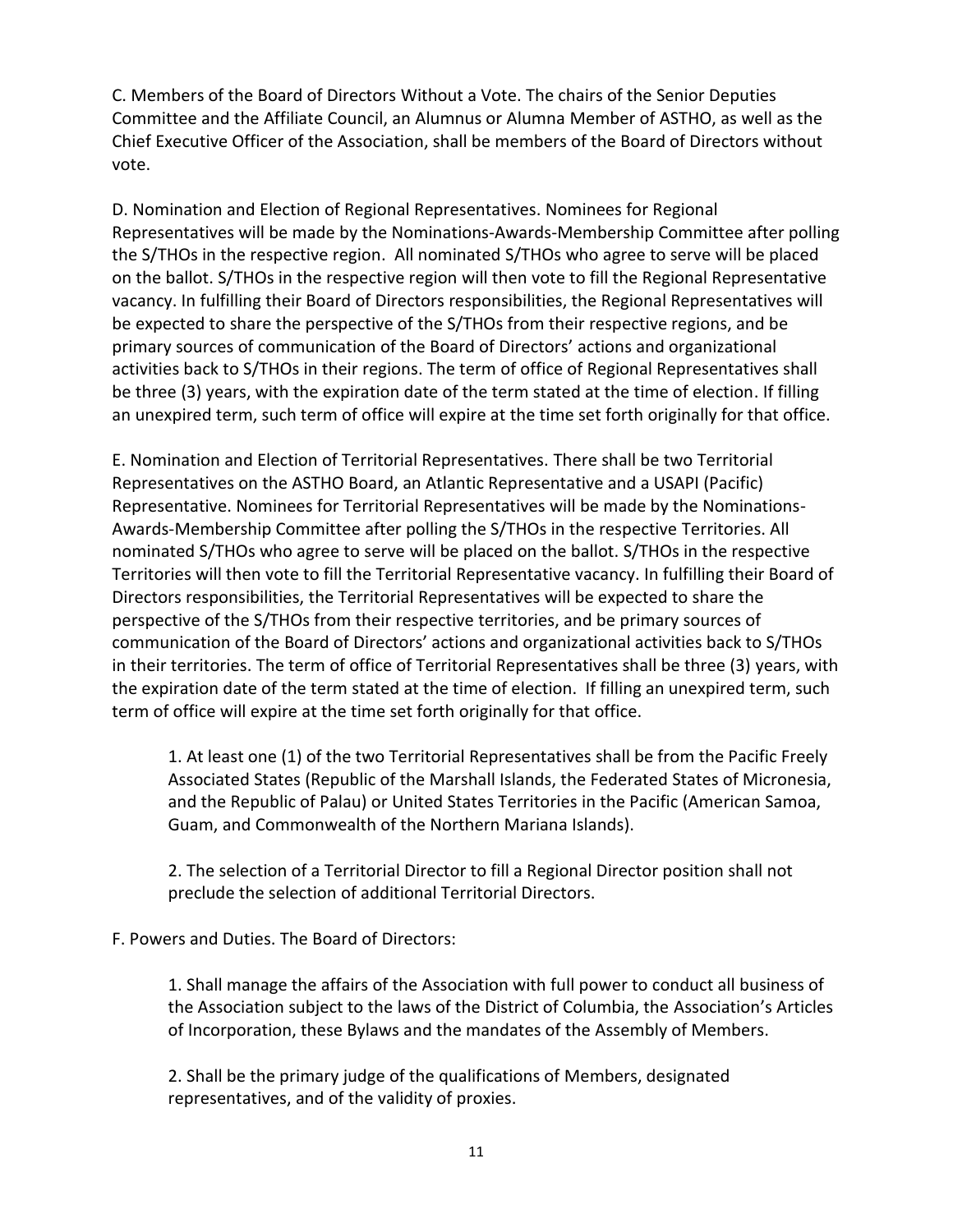3. Shall cause all accounts of the Association to be audited at appropriate intervals, including an audit by a Certified Public Accountant upon the completion of the term of each Secretary-Treasurer.

4. May, at its discretion, recognize affiliated organizations as provided in Chapter IX of these Bylaws.

5. May, at its discretion, by a two-thirds majority vote of Directors present at a formally constituted meeting of the Board of Directors, including a properly convened conference call meeting, suspend the voting privileges of any member of the Board of Directors who has either voluntarily withdrawn from or has been temporarily relieved of the performance of his or her duties as S/THO by the relevant appointing authority of that state or territory. Such suspension of voting privileges shall remain in effect until that individual resumes his or her official duties as S/THO or ceases to be a member of the Board of Directors.

6. Shall perform such other functions and duties as required by the laws of the District of Columbia, the Association's Articles of Incorporation, or these Bylaws, or as may be assigned by the Assembly of Members.

7. Shall adopt the budget of the Association.

G. Removal. Failure of a Board member to attend three successive, regularly-scheduled meetings of the Board of Directors shall result in such Director's automatic removal. In addition, any Director may be removed from office at any time by (a) the affirmative vote of at least twothirds of the voting Members present at a meeting of the Assembly at which a quorum is present, or (b) the affirmative vote of at least two-thirds of the voting Directors (other than the Director subject to removal) at a meeting of the Board of Directors at which a quorum is present.

H. Resignation. A Board member may resign at any time by giving written notice to the President, the Secretary-Treasurer, and/or the full Board of Directors.

I. Vacancies. Unless otherwise provided under the provisions of these Bylaws regarding the succession of the Association's Officers, should a position on the Board of Directors become vacant due to a Director's removal or resignation, or if a Director otherwise becomes unwilling, unable, or ineligible to serve, the Board of Directors may, at its discretion, select one of the Members of the Association to fill the vacant directorship for the duration of the unexpired term; provided, however, vacancies of Regional Representatives shall be filled by conducting a ballot vote of the Members of the states and territories comprising the relevant region. In preparing the ballot, the Nominations-Awards-Membership Committee will solicit nominees of those willing to assume the responsibilities of the vacant office from among the S/THOs in the respective regional grouping.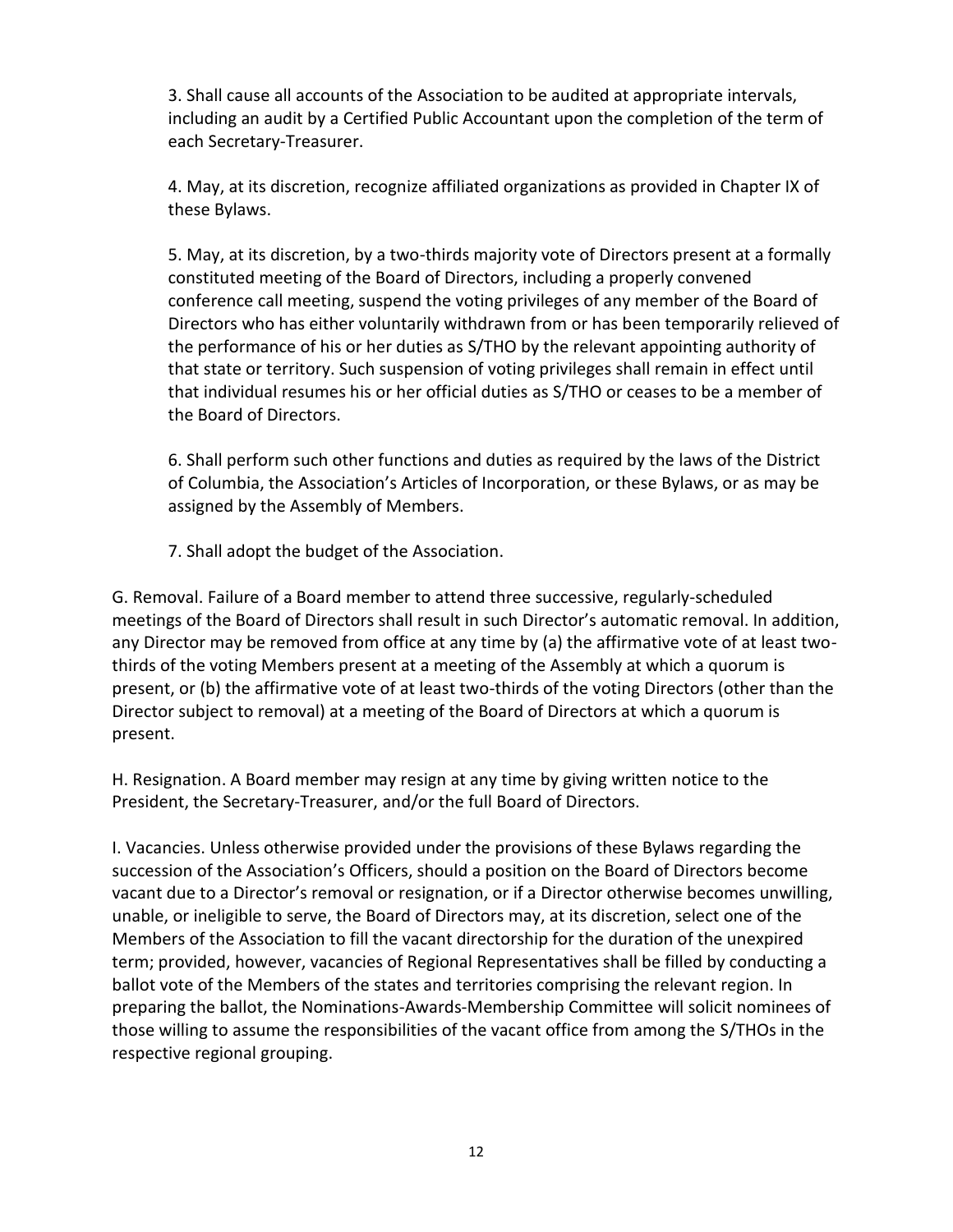J. Quorum and Voting Requirements.

1. Quorum. Eight (8) voting members of the Board of Directors shall constitute a quorum for the transaction of business at any meeting of the Board of Directors.

2. Manner of Acting. The act of a majority of the voting members of the Board of Directors present at a meeting at which a quorum is present shall be the act of the Board of Directors, except as otherwise provided by law, the Association's Articles of Incorporation, or by these Bylaws. Each voting member of the Board of Directors shall have one vote on all matters submitted to a Board of Directors vote; members of the Board of Directors may not vote by proxy.

#### K. Meetings.

1. Annual Board of Directors Meeting. There shall be an annual meeting of the Board of Directors. Annual and regular meetings may be held without notice if all of the Directors are present in person, or if notice is waived in writing by those not present prior to the meeting.

2. Special Meetings. Special meetings of the Board of Directors may be called by or at the request of the President or any two (2) voting members of the Board of Directors.

3. Meeting by Teleconference or Electronic Means. Any person participating in a meeting of the Board of Directors may participate by any means of communication by which all persons participating may simultaneously hear one another and otherwise fully participate in the meeting. Such participation shall constitute presence at the meeting.

4. Action Without Meeting. Any action that may be or is required to be taken at a meeting of the Board of Directors may be voted on and taken without a meeting if a consent in writing, setting for the action taken, is signed by all of the members of the Board of Directors entitled to vote on the matter.

L. Notice. Unless otherwise provided in these Bylaws, notice of any meeting of the Board of Directors shall be in the form, and delivered within a reasonable time and manner, as determined by the Board of Directors; provided, however, that notices of meetings at which the Board of Directors will vote on the following matters shall state the purpose of such meeting: merger, consolidation, or dissolution of the Association, or the sale, lease, or exchange of substantially all of the Association's assets.

M. Minutes and Parliamentary Procedure. Minutes of each meeting of the Board of Directors shall be recorded or shall cause to be recorded by the Secretary-Treasurer. The minutes shall be submitted to the Board of Directors for approval at the subsequent meeting of the Board of Directors. All meetings of the Board of Directors shall be conducted in accordance with the latest edition of Robert's Rules of Order, to the extent that such parliamentary procedures are not inconsistent with these Bylaws, the Association's Articles of Incorporation, rules adopted by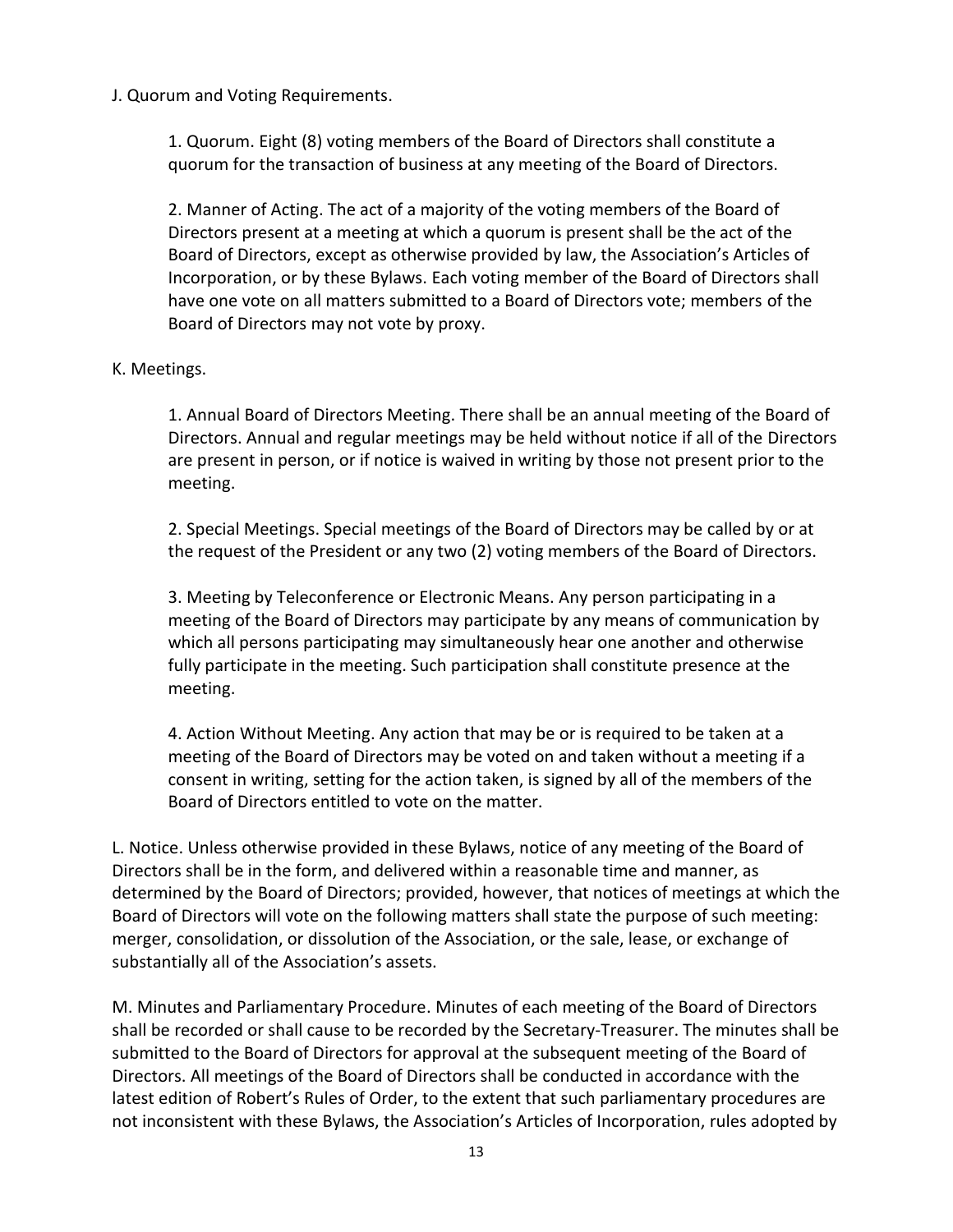the Board of Directors, or state law.

#### **Chapter VII Executive Committee**

A. Powers and Duties. To the extent permitted by the laws of the District of Columbia, the Association's Articles of Incorporation, or these Bylaws, the Executive Committee:

1. Shall have and exercise the authority of the Board of Directors as may be required in the interim between meetings.

2. Shall conduct the annual review of the Chief Executive Officer's performance in conjunction with the Board of Directors, and administer any applicable subsequent changes in compensation and benefits as a result of the Chief Executive Officer's performance review.

3. Shall coordinate the work of the Board of Directors and focus the full Board's work and priorities.

4. Shall take such other actions as may be authorized by the Board of Directors.

B. Composition. The Executive Committee shall be comprised of the following persons: (i) the President; (ii) the President-Elect; (iii) the Immediate Past President; (iv) the Past President; (v) the Secretary-Treasurer; and (vi) two (2) Regional/Territorial Representatives elected annually by the Board of Directors. Nominees for the two (2) Regional/Territorial Representatives who serve on the Executive Committee will be made by the Nominations-Awards-Membership Committee after polling voting members of the Board of Directors. All nominated Members who agree to serve will be placed on the ballot. Voting members of the Board of Directors will then vote to fill the two (2) Regional Representative seats on the Executive Committee. The Chief Executive Officer shall serve as a member of the Executive Committee without a vote.

C. Meetings. The President, or in his/her absence the President-Elect, shall fix the time and place of the Executive Committee's meetings. Notice of such meetings shall be in the form prescribed by the Board of Directors.

1. Notice. Meetings may be held without notice if all of the members of the Executive Committee are present in person, or if notice is waived in writing by those not present prior to the meeting.

2. Meeting by Teleconference or Electronic Means. Any person participating in a meeting of the Executive Committee may participate by any means of communication by which all persons participating may simultaneously hear one another and otherwise fully participate in the meeting. Such participation shall constitute presence at the meeting.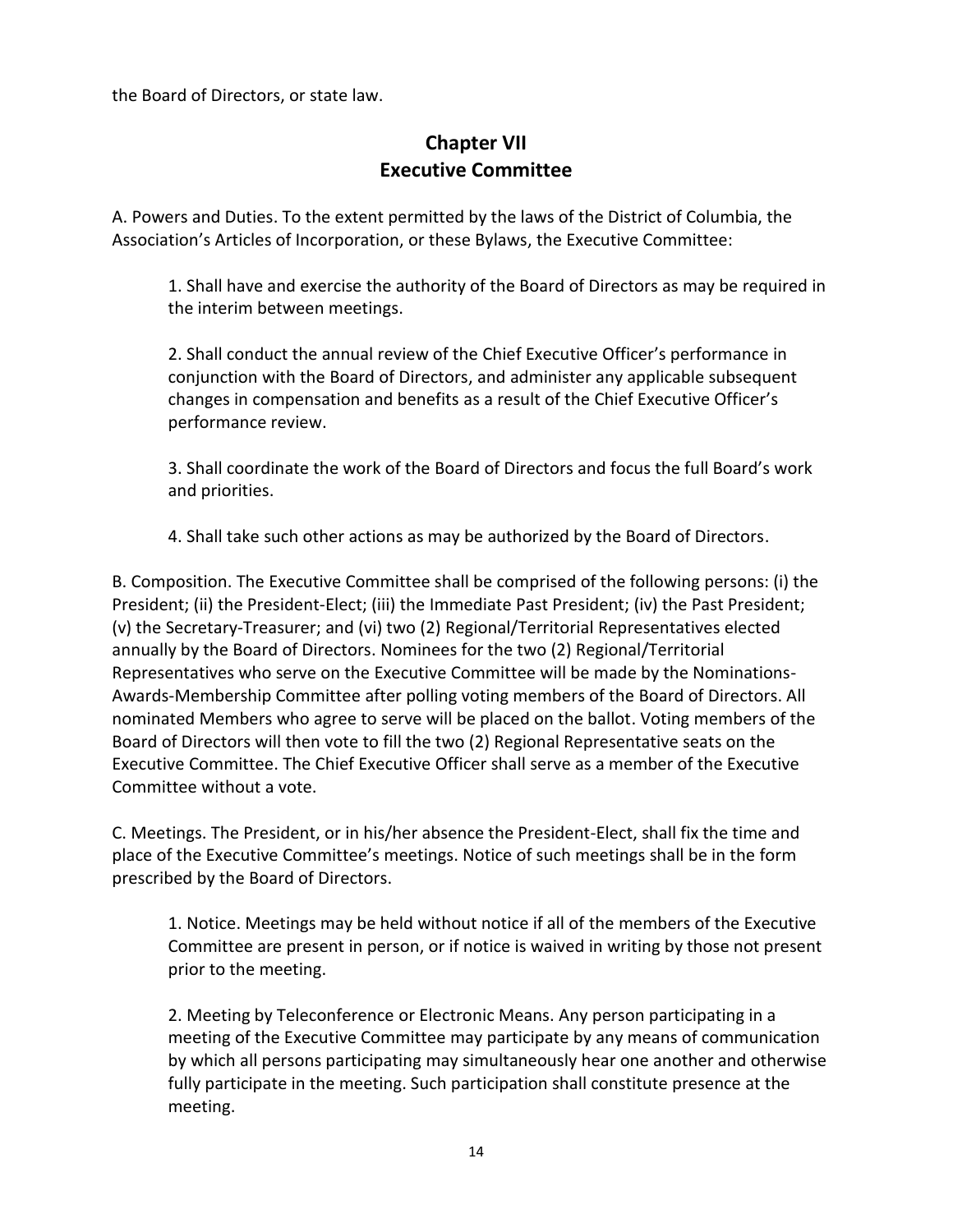3. Minutes and Ratification. The Secretary-Treasurer shall record, or cause to be recorded, minutes of each meeting of the Executive Committee and shall report such minutes to the Board of Directors at the Board's next meeting. Actions taken by the Executive Committee shall be subject to the ratification by the full Board at the next regularly scheduled or special meeting. Notice of actions taken by the Executive Committee shall be made available to the full Board within ten (10) working days of the action.

D. Quorum and Voting Requirements.

1. Quorum. Four (4) members of the Executive Committee shall constitute a quorum.

2. Manner of Acting. Any action approved by the majority of those present at a meeting at which a quorum is present shall be deemed the action of the Executive Committee. Each voting member of the Executive Committee shall have one vote on all matters submitted to a Committee vote; members of the Executive Committee may not vote by proxy.

E. Action by Unanimous Written Consent. Any action required or permitted to be taken at a meeting of the Executive Committee may be taken without a meeting if a consent in writing, setting forth the action to be taken, shall be signed by all of the members of the Executive Committee, which consent may be in one or more counterparts.

F. Other Procedures. The Board of Directors shall determine all other procedures applicable to the Executive Committee, including, but not limited to, the manner of selection, removal, and replacement of the Executive Committee's members, by resolution of the Board of Directors.

G. Limitation on Delegation of Authority. The delegation of authority to the Executive Committee shall not relieve the Board of Directors, or any individual member of the Board of Directors, of any responsibility imposed by law.

#### **Chapter VIII Advisory Committees**

A. Other Committees. Committees not having and exercising the authority of the Board of Directors may also be designated by a resolution of the Board of Directors. Such Committees shall include an Audit and Finance Committee, Nominations-Awards-Membership Committee, Senior Deputies Committee, Affiliate Council, and such other Committees as the Board of Directors may find necessary or expedient from time to time.

B. Composition of Committees. The Board of Directors shall determine the composition of each such Committee, and the manner of selection, removal and replacement of the Committee's members, in a Committee charter or a resolution of the Board of Directors. Unless provided otherwise in the Association's Articles of Incorporation, these Bylaws, or in a resolution of the Board of Directors, the provisions of these Bylaws setting forth the procedures applicable to the Board of Directors shall also apply to such other Committees and their members.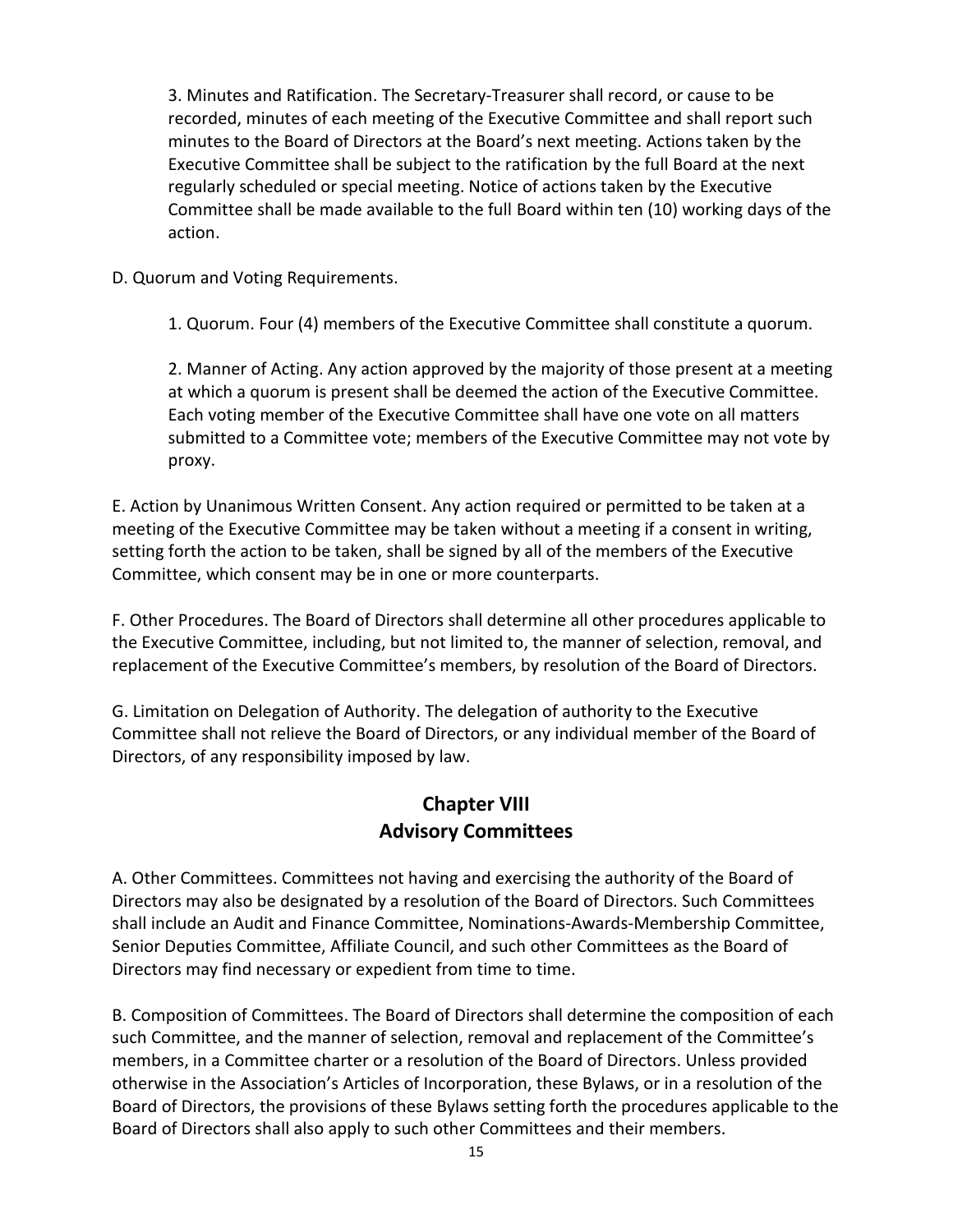#### **Chapter IX Affiliated Organizations**

A. Affiliated Organizations. The Board of Directors shall recognize such affiliated organizations as it deems appropriate. A list of organizations so recognized shall be published and circulated by the Board of Directors following each meeting of the Assembly of Members and/or at such other times as may be necessary. Duly designated representatives of such affiliated organizations may be appointed as members of such Committees as the Board of Directors may deem appropriate.

B. Alumni Society. The Board of Directors shall recognize the ASTHO Alumni Society as an affiliated organization. Duly designated representatives of the ASTHO Alumni Society may be appointed as members of such Committees as the Board of Directors may deem appropriate.

C. Senior Deputies Committee. The Board of Directors shall recognize the Senior Deputies Committee as an affiliated organization. Duly designated representatives of the Senior Deputies Committee may be appointed as members of such Committees as the Board of Directors may deem appropriate.

#### **Chapter X Dues**

The Board of Directors shall establish such fees and dues as it considers necessary and appropriate for each class of Member. The Board of Directors shall present such fees and dues to the Assembly of Members no later than sixty (60) calendar days before such fees and dues become effective. Unless the Assembly of Members rejects the proposed fees and dues at a special meeting of the Assembly, such fees and dues shall take effect on the date established by resolution of the Board of Directors.

#### **Chapter XI Amendments**

The Board of Directors shall have the authority to amend these Bylaws from time to time. The Board of Directors shall present such amendments to the Assembly of Members no later than thirty (30) calendar days before such amendments become effective. Unless the Assembly of Members rejects the proposed amendments at a special meeting of the Assembly, such amendments shall take effect on the date established by resolution of the Board of Directors.

#### **Chapter XII Dissolution**

In the unlikely event of the dissolution of this Association, the Board of Directors shall, at such time, after paying or making provision for the payment of all liabilities of the Association, dispose of all other Association assets by providing such assets to such other organization(s) determined by the Board of Directors to have been organized and operated for the purpose of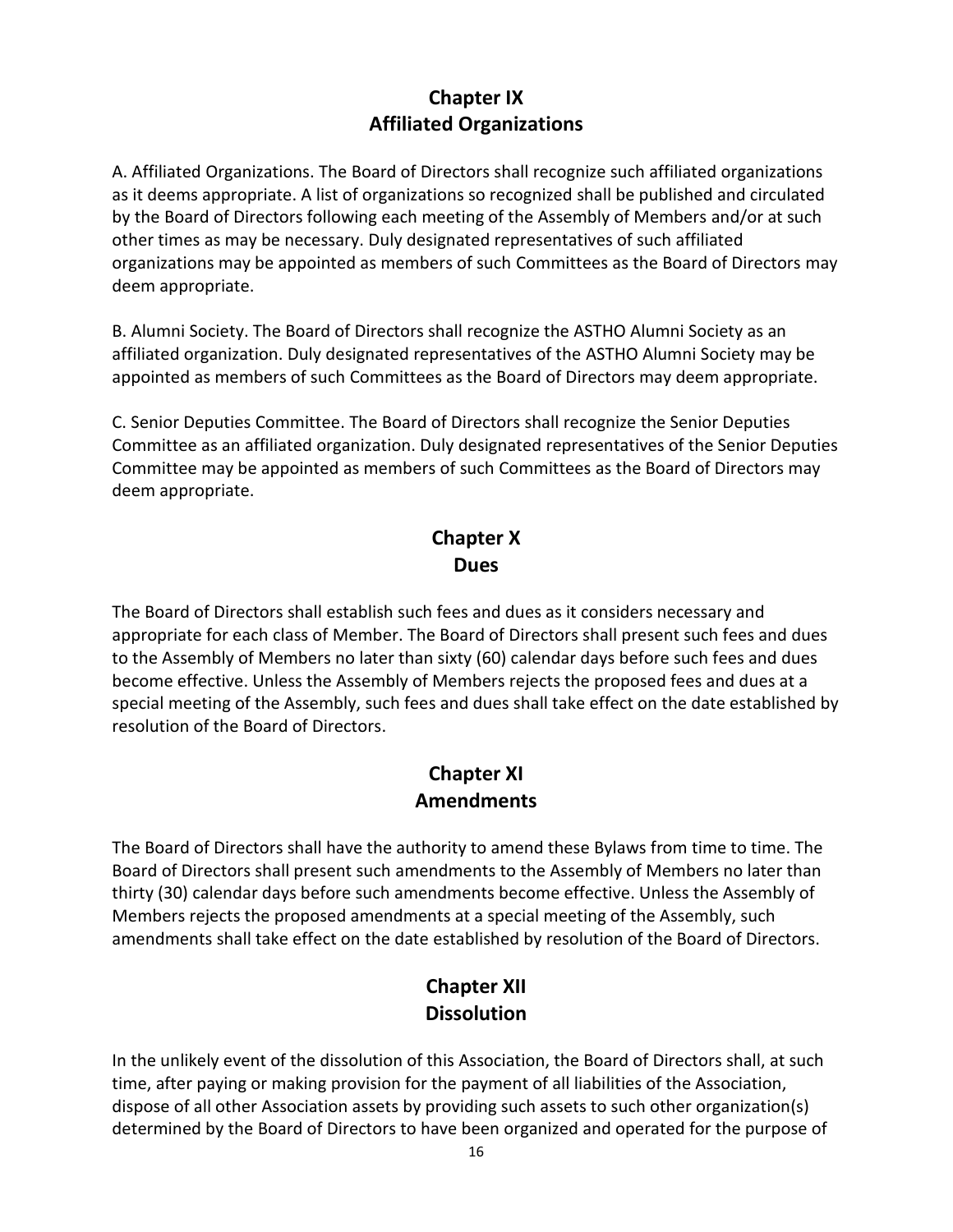advancing state- and territorial-based public health policy and practice, and that also qualifies as an exempt organization(s) under Section 501(c)(3) of the Internal Revenue Code of 1986 or the corresponding provision of any future United States Internal Revenue Law. Any asset not so disposed of shall be disposed of by the appropriate court of the District of Columbia, exclusively for such purposes or to such organization(s), as said court shall determine.

#### **Chapter XIII Limitation of Liability**

To the fullest extent permitted by the laws of the District of Columbia and the Internal Revenue Code, the personal liability of the Directors, Officers, Committee members, and employees of the Association is hereby eliminated.

#### **Chapter XIV Indemnification**

In accordance with and to the full extent permitted by District of Columbia law, the Association shall provide for limited indemnification of any and all Directors or Officers or former Directors or Officers against expenses actually and necessarily incurred by them in connection with the defense of any action, suit, or proceeding, to which they, or any of them, are made parties, or a party, by reason of being, or having been, Directors or Officers of the Association, except in relation to matters as to which such Director or Officer or former Director or Officer shall be adjudged in such action, suit, or proceeding to be liable for negligence or misconduct in the performance of duty and to such matters as shall be settled by agreement predicated on the existence of such liability for negligence and misconduct.

The limit of the aforementioned indemnification shall in no instance exceed the amount of the Association's insurance protection provided under its tort and Directors' and Officers' liability policies. These indemnification rights of Directors and Officers or former Directors or Officers in this amendment constitute a contract and are retroactive to events occurring prior to the adoption date of this amendment and shall continue to exist after the rescission or restrictive modification of the provision with respect to events occurring prior to that rescission or modification.

#### **Chapter XV Employees and Contractors**

One or more employees or contractors, if such employees or contractors are deemed necessary by the Board of Directors or the Chief Executive Officer, may be hired on a full- or part-time basis, on a temporary or permanent basis, and/or on an employment or contract basis, by the Board of Directors or the Chief Executive Officer in accordance with the operating budget and policies of the Association, as established by the Board of Directors. The President and Chief Executive Officer shall supervise and provide direction to any employees of, or paid contractors to, the Association on a regular basis.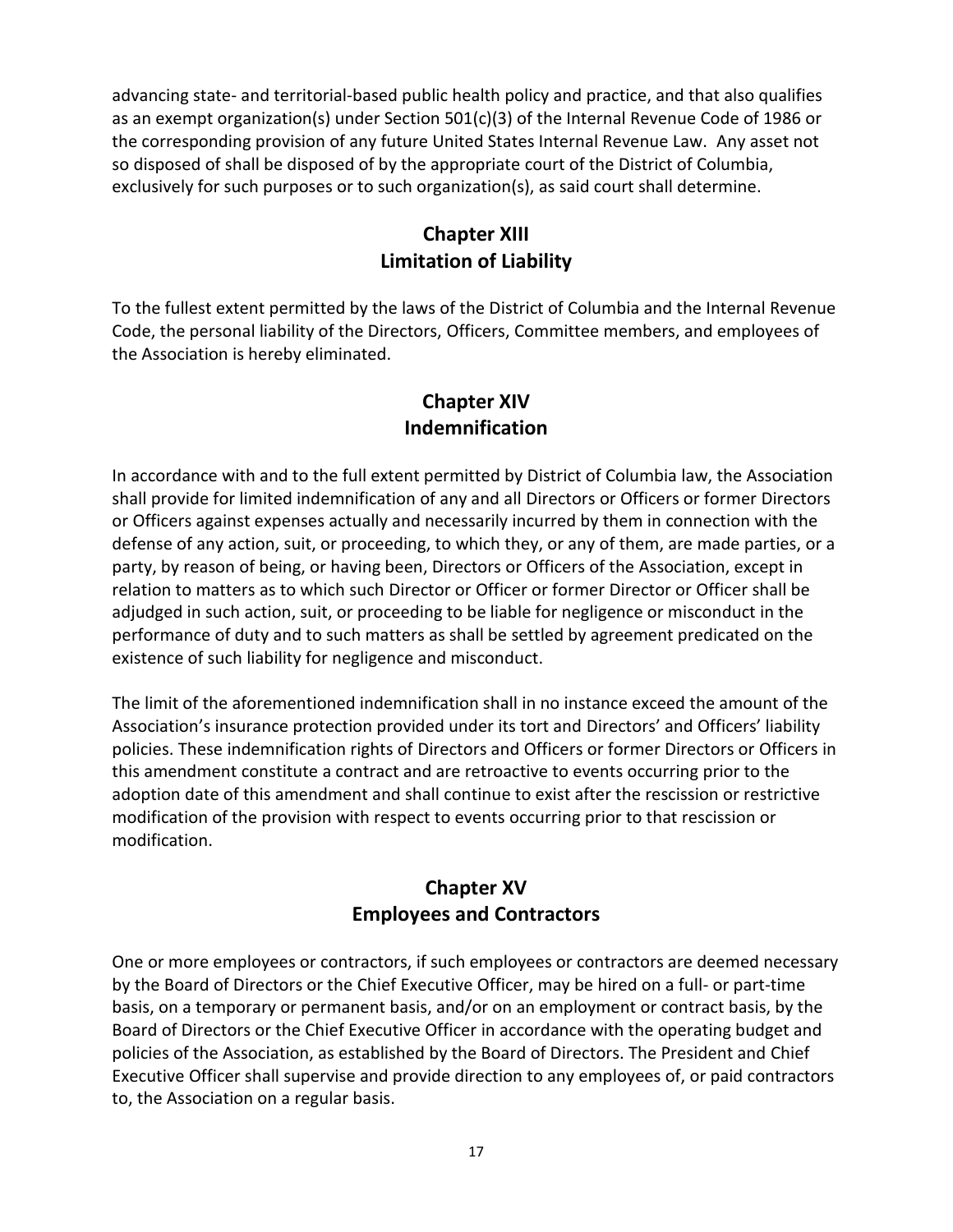## **Chapter XVI Compensation**

Officers and Directors (other than the Chief Executive Officer) shall not receive any salary or other compensation for their services, but may be reimbursed for reasonable expenses related to their ASTHO service.

## **Chapter XVII Conflict of Interest Policy**

The Board of Directors will adopt and implement a conflict of interest policy and annual disclosure statement applicable to all Officers and Directors of the Association.

#### **Chapter XVIII Books and Records**

The Association shall keep correct and complete books and records of account and shall also keep minutes of the proceedings of the Board of Directors and Committees having any of the authority of the Board of Directors. It also shall keep at its principal office a record of the names and addresses of its Board of Directors.

#### **Chapter XIX Funds and Securities**

A. Contracts: To promote the purpose of the Association, the Board of Directors may authorize any Officer or Officers, in the name of and on behalf of the Association, to enter into any contract, loan, to execute and deliver any instrument, or to sign checks, drafts or other orders for the payment of money or notes or other evidences of indebtedness, and such authority may be general or confined to specific instances; and, unless so authorized by the Board of Directors, no Officer shall have power or authority to bind the Association by any contract or engagement or to render it pecuniarily liable for any purpose or for any amount.

B. Contributions: The Board of Directors may accept on behalf of the Association any contribution, gift, bequest, or devise for the general purposes or for any special purpose of the Association.

C. Deposits: All funds of the Association shall be deposited to the credit of the Association in such banks, trust companies, or other depositories as the Board of Directors may select.

D. Financial Records: The Association shall: (i) maintain current and accurate financial records with full and correct entries made with respect to all financial transactions of the Association, including all income and expenditures; (ii) annually prepare or approve a report of the financial activity of the Association for the preceding year; and (iii) all records, books, and annual reports of the financial activity of the Association shall be kept at the principal office of the Association or at such other location as directed by the Board of Directors.